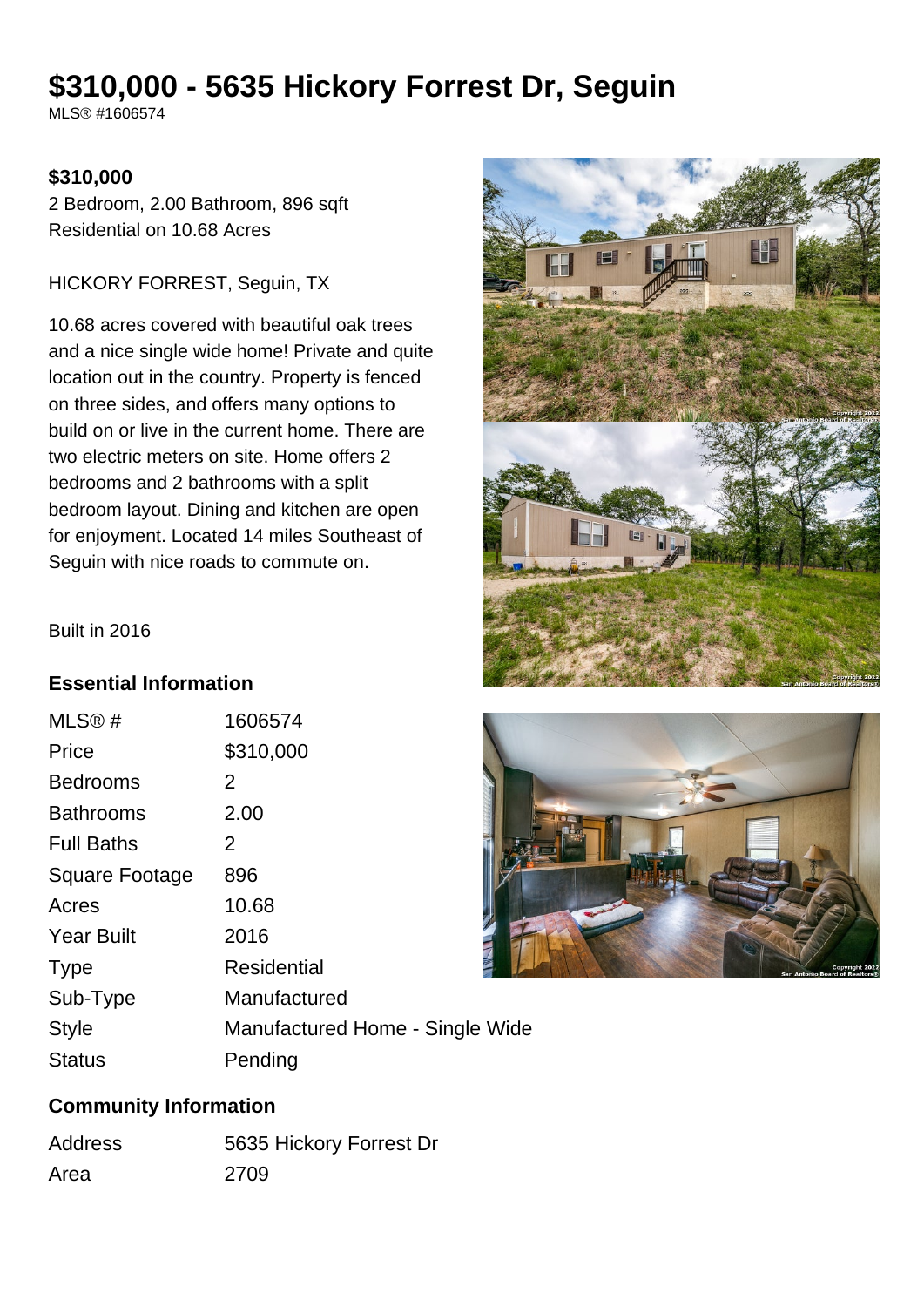| <b>HICKORY FORREST</b><br>Seguin<br>Guadalupe<br><b>TX</b><br>78155 |
|---------------------------------------------------------------------|
|                                                                     |
| <b>None</b>                                                         |
| None/Not Applicable                                                 |
| <b>None</b>                                                         |
|                                                                     |
| One Living Area, Liv/Din Combo                                      |
| Ceiling Fans, Stove/Range, Refrigerator                             |
| Central                                                             |
| <b>One Central</b>                                                  |
| Not Applicable                                                      |
| 1                                                                   |
| 1                                                                   |
|                                                                     |
| Siding                                                              |
| Composition                                                         |
|                                                                     |

## **School Information**

| <b>District</b> | Seguin                  |
|-----------------|-------------------------|
| Elementary      | <b>Vogel Elementary</b> |
| Middle          | <b>Jim Barnes</b>       |
| High            | Seguin                  |

Construction Pre-Owned

## **Additional Information**

| Date Listed    | May 13th, 2022 |
|----------------|----------------|
| Days on Market | 14             |

## **Listing Details**

Listing Office Tarpon Blue Real Estate

The data relating to real estate on this web site comes in part from the Internet Data Exchange program of the MLS of the San Antonio Board of Realtors®, and is updated as of June 24th, 2022 at 4:46pm CDT (date/time). IDX information is provided exclusively for consumers' personal, non-commercial use and may not be used for any purpose other than to